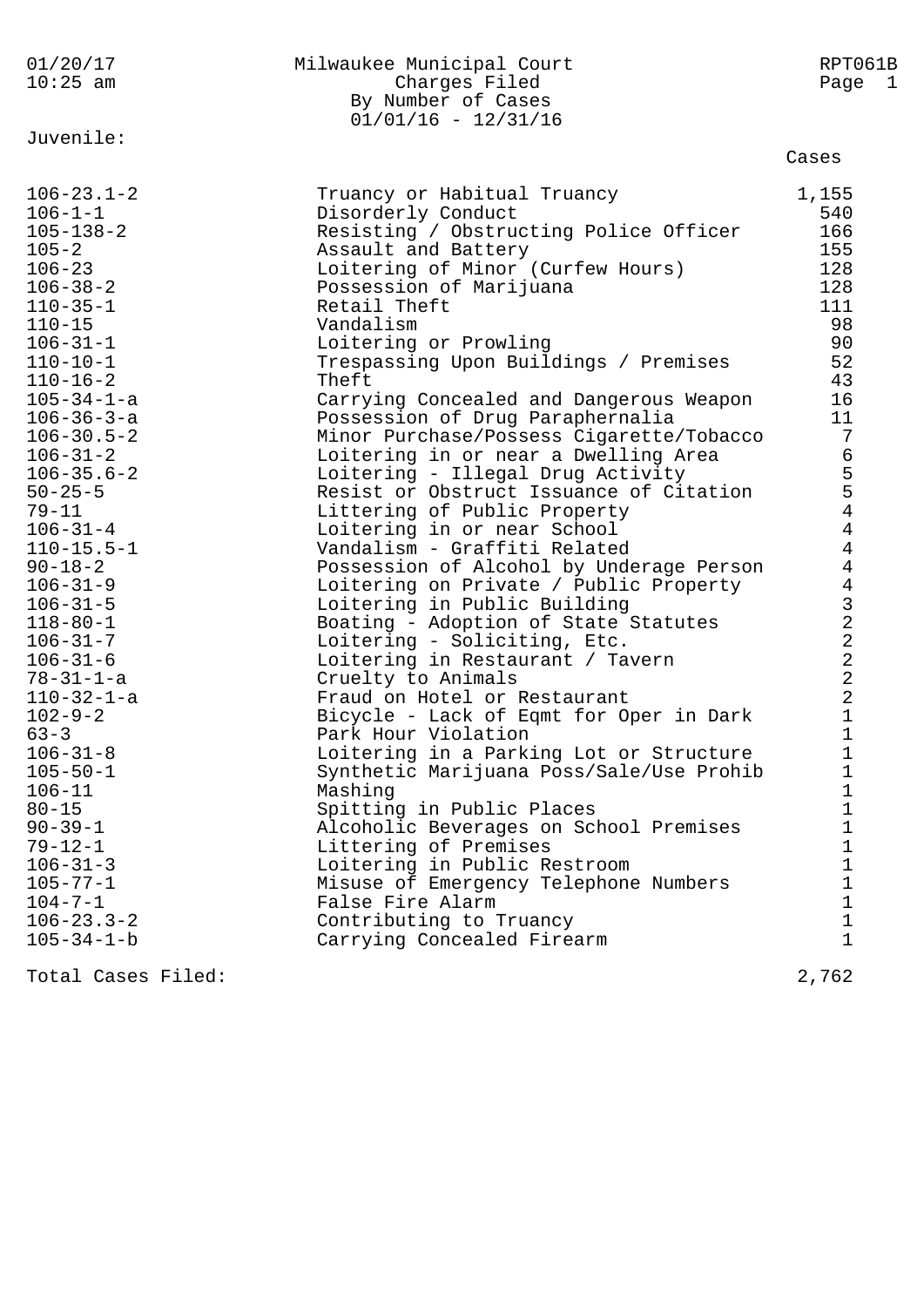01/20/17 Milwaukee Municipal Court RPT061B 10:25 am Charges Filed Page 2 By Number of Cases 01/01/16 - 12/31/16 Ordinances: Cases 106-1-1 Disorderly Conduct 2,685 200 through 295 Building Code Violations 2,109 101-34-1 Contested Parking Citation(s) 1,978 106-23.1-2 Truancy or Habitual Truancy 1,658 110-35-1 Retail Theft 1,466 105-2 Assault and Battery 1,200 105-138-2 Resisting / Obstructing Police Officer 1,114 106-38-2 Possession of Marijuana 961 110-15 Vandalism 960 106-23.3-2 Contributing to Truancy 855 110-10-1 Trespassing Upon Buildings / Premises 750 106-51-3-a Designated Offender Residency Restricts 663 106-31-1 Loitering or Prowling 496 106-36-3-a Possession of Drug Paraphernalia 401 110-16-2 Theft 328 80-63-1 Excessive Noise Prohibited 245 106-35.6-2 Loitering - Illegal Drug Activity 193 118-80-1 Boating - Adoption of State Statutes 174 106-1.8-1 Public Drinking 165 90-18-2 Possession of Alcohol by Underage Person 154 106-31-7 Loitering - Soliciting, Etc. 139 106-23 Loitering of Minor (Curfew Hours) 128 105-77-1 Misuse of Emergency Telephone Numbers 107 200-51.7-4-a Registration Stmt Reqd - Vacant Building 107 106-31-6 Loitering in Restaurant / Tavern 96 106-1.1-2 Begging / Soliciting Funds 88 50-25-5 Resist or Obstruct Issuance of Citation 80 66-22-1-a Create/Knowing Allow Lead-Based Nuisance 78 92-11.5-1 Secondhand Sales - Article Not Owned 72 78-17-1 Dog and Cat Licenses Required 71 79-11 **Littering of Public Property** 70 90-18-3 Misrepresenting Age to Receive Alcohol 65 105-34-1-a Carrying Concealed and Dangerous Weapon 62 106-30-2-a Sale of Cigarettes to Minor/Underage 60 295 Zoning Violations 56 105-78-2 Abandoned 911 Calls - Repeated 53 78-19-1 Permitting Animal at Large 48 90-19-1 Presence of Minor at Licensed Premises 46 78-22-2 Pit Bull/Rottweiler - Yard / Kennel Reqs 44 63-3 Park Hour Violation 39 106-35-2 Loitering - Soliciting Prostitute 36 78-22-3 Pit-Bull/Rottweiler - Behavior Class Req 33 100-59-3-a PP Veh Pass - Fail to Pay Fare 32 78-3-1 Animal Owner's Duty to Restrain, Etc. 29 200-42-2-c Illegal Occupancy -- No Cert / Unfit 27 106-5-2 Indecent Exposure 23 78-19-2 Setting Animal at Large 23 106-31-9 Loitering on Private / Public Property 22 295-603-1 Commercial Lot - Land Use Violation 22 106-31-5 Loitering in Public Building 21 105-75-15-a Excessive False Alarms 21 105-50-1 Synthetic Marijuana Poss/Sale/Use Prohib 17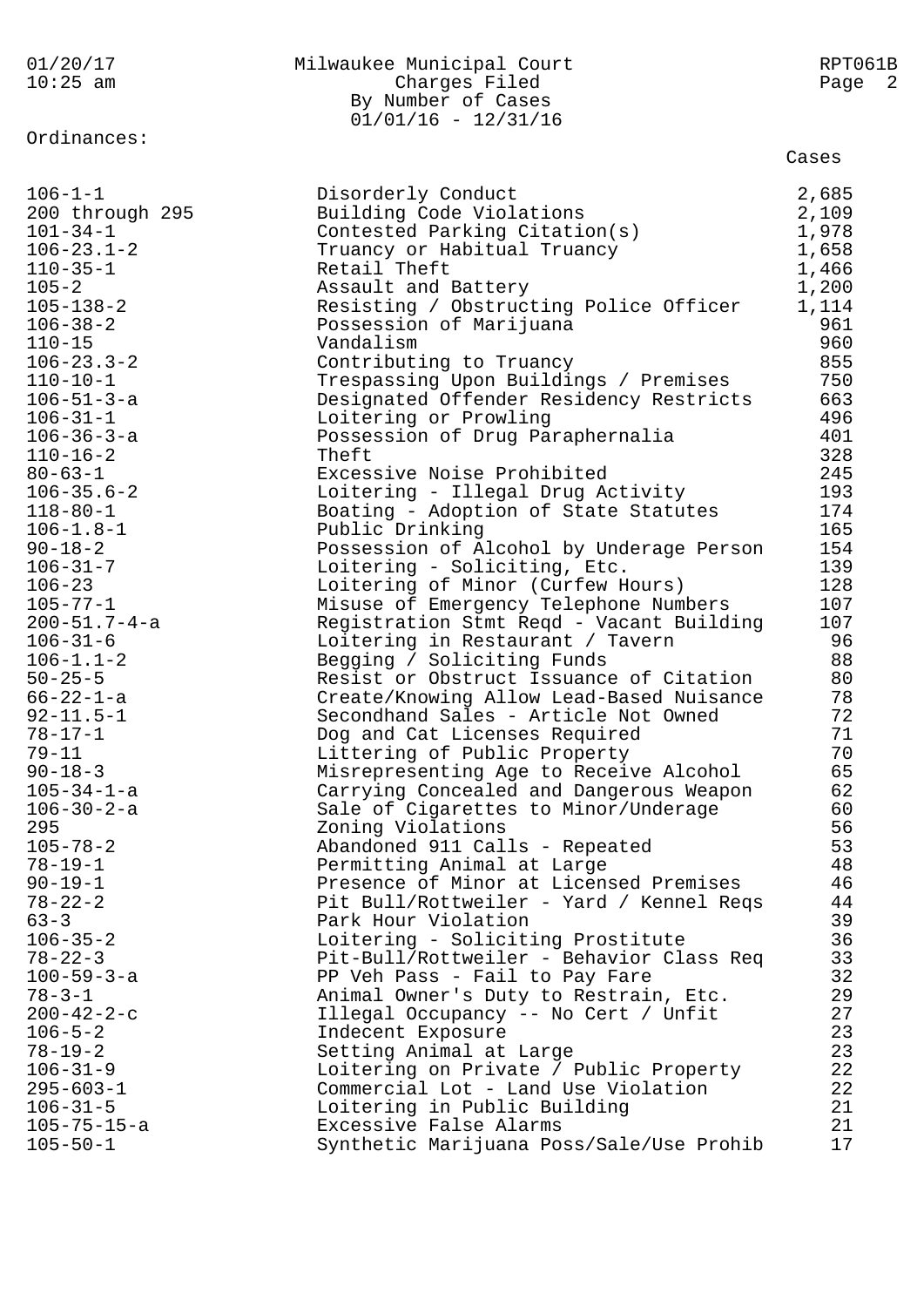Ordinances:

## 01/20/17 Milwaukee Municipal Court RPT061B Page 3 Charges Filed Page 3 By Number of Cases  $01/01/16 - 12/31/16$

Cases

| $110 - 32 - 1 - a$                    | Fraud on Hotel or Restaurant                                         | 17             |
|---------------------------------------|----------------------------------------------------------------------|----------------|
| $110 - 32 - 1 - b$                    | Fraud on Hotel or Restaurant Keeper                                  | 17             |
| $200 - 42 - 2 - d$                    | Illegal Occupancy -- No Cert / Unfit                                 | 16             |
| $295 - 505 - 4 - b - 4$               | Exceed Max Number Parked Vehicles on Lot                             | 16             |
| $106 - 8 - 4$                         | Harassing Phone Calls - Repeated                                     | 15             |
| $107 - 2$                             | Gambling                                                             | 14             |
| $90 - 8 - 1$                          | Responsible Person on Premises Req'd                                 | 14             |
| $79 - 12 - 1$                         | Littering of Premises                                                | 14             |
| $90 - 4 - 10 - a$                     | Class D Operator's Liquor License                                    | 13             |
| $106 - 31 - 2$                        | Loitering in or near a Dwelling Area                                 | 13             |
| $214 - 3$                             | Adoption of Model Fire Code                                          | 13             |
| $78 - 29 - 1$                         | Animal Disturbing Peace                                              | 13             |
| $295 - 403 - 3 - b$                   | Paved or Approved Surface Required                                   | 12             |
| $106 - 11$                            | Mashing                                                              | 12             |
| $108 - 5 - 1 - a$                     | Public Dance Hall - License Required<br>Vandalism - Graffiti Related | 12<br>12       |
| $110 - 15.5 - 1$<br>$78 - 31 - 1 - a$ |                                                                      | 11             |
| $106 - 31 - 8$                        | Cruelty to Animals<br>Loitering in a Parking Lot or Structure        | 11             |
| $106 - 8 - 2$                         | Harassing Phone Call                                                 | 11             |
| $78 - 22 - 1$                         | Pit-Bull/Rottweiler - Leash Requirements                             | 10             |
| $92 - 2 - 6$                          | Secondhand Dealer's License Regulations                              | 10             |
| $80 - 44 - 2$                         | Dumping Prohibited                                                   | 10             |
| $106 - 37 - 2$                        | Frequenting An Illegal Drug House                                    | 10             |
| $200 - 11 - 4$                        | Illegal Occupancy and Use                                            | 10             |
| $295 - 503 - 3 - b$                   | Residential Lot - Improper Veh Repair                                | 9              |
| $78 - 23 - 1 - a$                     | Dangerous Animal Regulations                                         | $\mathsf 9$    |
| $90 - 18 - 1 - a - 1$                 | Sale of Alcohol to Underaged Person                                  |                |
| $85 - 23 - 4 - a$                     | Licensed Estab - Exceeding Occupy Limit                              |                |
| $105 - 47 - 1$                        | Sale / Discharge / Use of Fireworks                                  |                |
| $93 - 47 - 2$                         | Towing - Non-Consensual Requirements                                 |                |
| $90 - 15 - 3 - a - 1$                 | Class B Premises Allow Patron After Hrs                              |                |
| $78 - 31 - 3 - a$                     | Cruelty to Animals - Lack of Shelter                                 |                |
| $78 - 31 - 2$                         | Cruelty to Animals - Food and Water Reqs                             |                |
| $106 - 23 - 2$                        | Responsibility of Parents (Curfew)                                   |                |
| $106 - 30.5 - 2$                      | Minor Purchase/Possess Cigarette/Tobacco                             |                |
| $106 - 23.2$                          | Contributing to Delinquency of Minor                                 | $\overline{7}$ |
| $68 - 21 - 1 - a$<br>$90 - 3 - 1$     | Food Dealer License Required                                         | 7              |
| $90 - 19 - 2 - a - 1$                 | Liquor License Required<br>Allow Underage on Premises                | 7              |
| $295 - 503 - 1$                       | Residential Lot - Land Use Violation                                 | $\sqrt{6}$     |
| $101 - 20 - 1$                        | Unnecessary Vehicle Noises Prohibited                                | $\sqrt{6}$     |
| $66 - 22 - 4 - h - 1$                 | Permit Required to Conduct Lead Reduc.                               | $\epsilon$     |
| $75 - 17 - 1$                         | False Call for Emergency Services                                    | $\sqrt{6}$     |
| $78 - 31 - 3 - c$                     | Cruelty to Animals - Lack Proper Shelter                             | $\sqrt{6}$     |
| $101 - 5.5 - 1 - a$                   | Excessive Size/Weight/Load Permit Req'd                              | $\epsilon$     |
| $110 - 18 - 1$                        | Tapping of Public Utilities Prohibited                               |                |
| $105 - 65 - 1$                        | Abandoned Motor Vehicle or Trailer                                   |                |
| $78 - 19 - 3$                         | Animal Litter Nuisance                                               | 55555          |
| $104 - 7 - 1$                         | False Fire Alarm                                                     |                |
| $106 - 31 - 4$                        | Loitering in or near School                                          |                |
| $106 - 8 - 1$                         | Obscene Phone Call                                                   | 5              |
| $78 - 31 - 4$                         | Cruelty to Animals - Leash Requirements                              | 5              |
|                                       |                                                                      |                |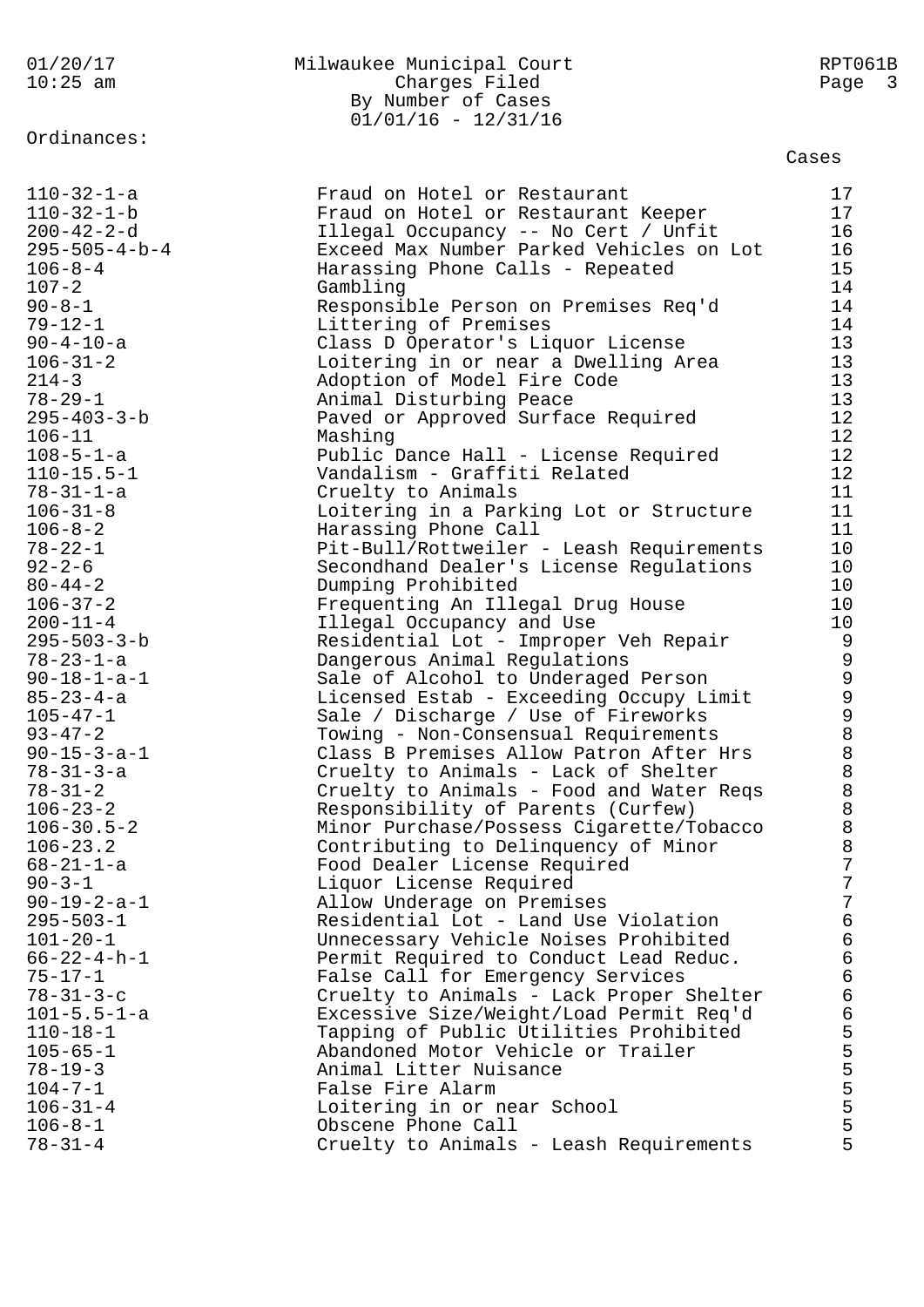Ordinances:

#### 01/20/17 Milwaukee Municipal Court RPT061B 10:25 am Charges Filed Page 4 By Number of Cases 01/01/16 - 12/31/16

#### Cases

| 218                     | Razing of Buildings                      | $\overline{4}$                                                                                                                                                                                                                 |
|-------------------------|------------------------------------------|--------------------------------------------------------------------------------------------------------------------------------------------------------------------------------------------------------------------------------|
| 290                     | Erosion Control                          | $\overline{4}$                                                                                                                                                                                                                 |
| $78 - 23 - 2$           | Dangerous Animal - Leash and Muzzle Req  | $\overline{4}$                                                                                                                                                                                                                 |
| $106 - 34.5 - 1$        | Prostitution - Prohibited Conduct        | $\overline{4}$                                                                                                                                                                                                                 |
| $200 - 24 - 1$          | Building Permit Required                 | $\overline{4}$                                                                                                                                                                                                                 |
| $93 - 5 - 1$            | Secondhand MV Dealer License Req'd       |                                                                                                                                                                                                                                |
| $92 - 3 - 3 - a$        | Junk Collector/Dealer - License Required |                                                                                                                                                                                                                                |
| $102 - 7 - 5$           | Bicycle - Operating Where Prohibited     |                                                                                                                                                                                                                                |
| $110 - 10 - 2 - b$      | Trespass to Buildings Carrying Firearm   |                                                                                                                                                                                                                                |
| $80 - 65 - 4$           | Noise Nuisances                          |                                                                                                                                                                                                                                |
| $105 - 66 - 1$          | Repairing Motor Vehicle on Street        |                                                                                                                                                                                                                                |
| $78 - 5 - 3$            | Keep Animal in City - Exceed # Permitted |                                                                                                                                                                                                                                |
| $214 - 27 - 4$          | Smoke Detectors Not Operative            |                                                                                                                                                                                                                                |
| $295 - 505 - 4 - b - 9$ | Unregistered Vehicle Parked > 30 Days    |                                                                                                                                                                                                                                |
| $68 - 41 - 5 - c$       | No Food Peddler License Sticker          |                                                                                                                                                                                                                                |
| $90 - 18 - 1 - c$       | Underage Attempt/Procure Alcohol         |                                                                                                                                                                                                                                |
| $102 - 9 - 2$           | Bicycle - Lack of Eqmt for Oper in Dark  |                                                                                                                                                                                                                                |
| $118 - 62 - 2$          | Loitering on Bridge Prohibited           |                                                                                                                                                                                                                                |
| $110 - 4 - 1$           | Damaging of Public Property              |                                                                                                                                                                                                                                |
| $90 - 27 - 1 - c$       | Licensed Premises-Immed Police Entry Req |                                                                                                                                                                                                                                |
| $90 - 21$               | Disorderly Premises Prohibited           |                                                                                                                                                                                                                                |
| $106 - 30 - 3 - e$      | Sell Cig in Package/Container w/o Stamp  |                                                                                                                                                                                                                                |
| $78 - 27 - 1$           | Failure to Surrender Rabid Animal        |                                                                                                                                                                                                                                |
| $80 - 15$               | Spitting in Public Places                |                                                                                                                                                                                                                                |
| $110 - 12 - 1 - a$      | Landlord - Forcible Entry Prohibited     |                                                                                                                                                                                                                                |
| $100 - 50 - 1 - a$      | Public Passenger Vehicle - Permit Req'd  |                                                                                                                                                                                                                                |
| $93 - 45 - 1$           | Recycle/Salvage/Tow - Lic Stickers/Sign  | COMPOS CAR CONDINATO CONDICATA CONDICATA CONDICATA CONDICATA CONDICATA CONDICATA CONDICATA CONDICATA CONDICATA CONDICATA CONDICATA CONDICATA CONDICATA CONDICATA CONDICATA CONDICATA CONDICATA CONDICATA CONDICATA CONDICATA C |
| $105 - 34 - 1 - b$      | Carrying Concealed Firearm               |                                                                                                                                                                                                                                |
| $90 - 32 - 1$           | Fraud on Tavernkeeper                    |                                                                                                                                                                                                                                |
| 275                     | Building Maintenance                     |                                                                                                                                                                                                                                |
| $105 - 48 - 1$          | Smoking Prohibited - Adoption State Law  |                                                                                                                                                                                                                                |
| $66 - 22 - 4$           | Lead Abatement Permit                    | $\overline{2}$                                                                                                                                                                                                                 |
| $95 - 14 - 2 - a$       | Home Improvement Contractor License Reqd | $\overline{2}$                                                                                                                                                                                                                 |
| $66 - 12 - 9 - k$       | Fail to Act Results in Asbestos Exposure | $\overline{2}$                                                                                                                                                                                                                 |
| $63 - 19 - 3 - a$       | Animal at Large in Park/Parkway          | $\overline{2}$                                                                                                                                                                                                                 |
| $102 - 7 - 6 - c$       | Bicycle - Fail Comply w/Traffic Ctrl Sig | $\overline{2}$                                                                                                                                                                                                                 |
| $105 - 35 - 1$          | Discharge of Firearm in City w/o Permit  | $\overline{2}$                                                                                                                                                                                                                 |
| $90 - 16 - 1$           | Display of License - Posting Required    | 2                                                                                                                                                                                                                              |
| $102 - 7 - 1$           | Bicycle - Riding on Public Ways          | $\sqrt{2}$                                                                                                                                                                                                                     |
| $78 - 23 - 3 - b$       | Dangerous Animal - Pen / Kennel Reqs     | $\overline{2}$                                                                                                                                                                                                                 |
| $90 - 3 - 2$            | Alcohol Sales - Premises License Regd    | $\overline{2}$                                                                                                                                                                                                                 |
| $85 - 23 - 2$           | Licensed Estab - Occ Limit to be Posted  | $\sqrt{2}$                                                                                                                                                                                                                     |
| $95 - 1 - 2$            | Direct Sellers License Required          | $\overline{2}$                                                                                                                                                                                                                 |
| $90 - 15 - 3 - A - 1$   |                                          | $\overline{2}$                                                                                                                                                                                                                 |
| $105 - 79 - 1$          | Legal Occupant List for Rental Prop Req  | $\overline{2}$                                                                                                                                                                                                                 |
| $118 - 80 - 7$          | Swimming within Harbor Where Prohibited  | $\sqrt{2}$                                                                                                                                                                                                                     |
| $106 - 31 - 3$          | Loitering in Public Restroom             | $\overline{2}$                                                                                                                                                                                                                 |
| $78 - 31 - 3 - b$       | Cruelty to Animals - Lack of Shade       | $\overline{2}$                                                                                                                                                                                                                 |
| $78 - 31 - 1 - b$       | Abandon/Transport Animal in Cruel Manner | $\overline{2}$                                                                                                                                                                                                                 |
| $84 - 7 - 3$            | License Req'd If Estab Open 12am-5am     | $\overline{2}$                                                                                                                                                                                                                 |
| $116 - 8 - 1$           | Sidewalks to be Kept Clean               | $\overline{2}$                                                                                                                                                                                                                 |
| $84 - 20 - 15 - a$      | Fraud of Parking Lot Operator            | $\overline{2}$                                                                                                                                                                                                                 |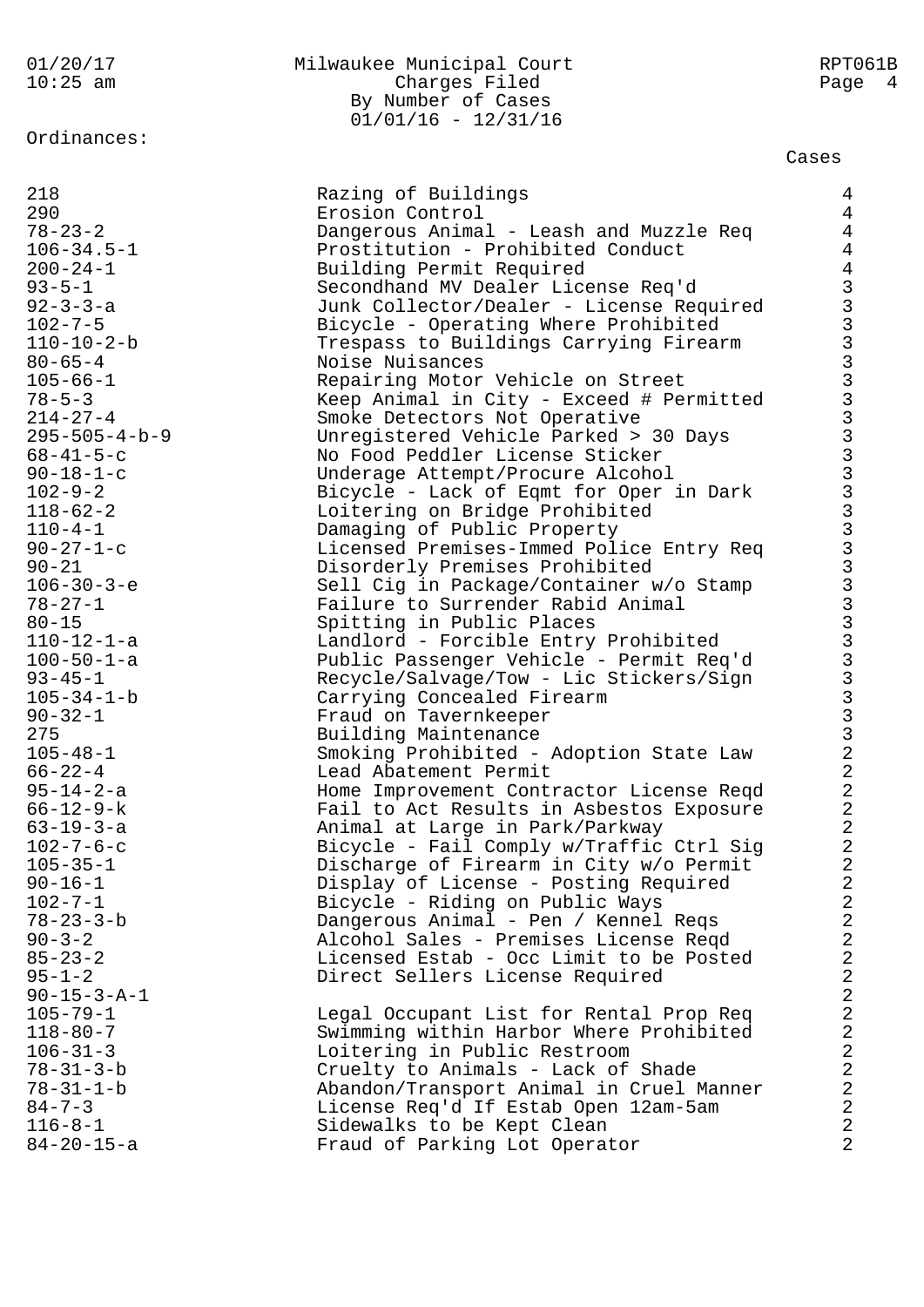Ordinances:

### 01/20/17 Milwaukee Municipal Court RPT061B 10:25 am Charges Filed Page 5 By Number of Cases 01/01/16 - 12/31/16

#### Cases

|                                 |                                                                      | cases                                             |
|---------------------------------|----------------------------------------------------------------------|---------------------------------------------------|
| $106 - 30 - 3 - c$              | Sell Cig in Package/Container w/o Stamp                              | $\overline{2}$                                    |
| $68 - 4.3 - 2$                  | Convenience Food Store Regulations                                   | $\overline{2}$                                    |
| $101 - 5.5 - 1 - A$             |                                                                      |                                                   |
| $100 - 54 - 1 - a$              | PP Vehicle - Driver's License Required                               | $\begin{array}{c} 2 \\ 2 \\ 2 \end{array}$        |
| $105 - 56 - 2 - a$              | Sale on Public Premises without Consent                              |                                                   |
| $105 - 56 - 2 - A$              |                                                                      | $\mathbf{1}$                                      |
| $78 - 23 - 3 - a$               | Dangerous Animal - Confinement Required                              | $\mathbf 1$                                       |
| $68 - 55 - 1$                   | Food Lic - Convenience Store Sec Regs                                | $\mathbf 1$                                       |
| $120 - 5 - 1$                   | Storm Water Mgmt - Discharges Prohibited                             | $\begin{array}{c} 1 \\ 1 \end{array}$             |
| $79 - 10 - 2$                   | Littering on Street by Motor Vehicle                                 |                                                   |
| $90 - 18 - 1 - a - 3$           | Allow Consumption of Alcohol by Underage                             | $\frac{1}{1}$                                     |
| $78 - 23 - 10$                  | Dangerous Animal at Large Notif Req'd                                |                                                   |
| $66 - 12 - 9 - a$               | Remove, Transport, Store Asbestos Not Wet                            | $\mathbf{1}$                                      |
| $118 - 36 - 1$                  | Boating - Unauth Use of Private Dock                                 | $1\,$                                             |
| $275 - 81 - 5$                  | Sanitation - Maintenance of Premises                                 | $\mathbf 1$                                       |
| $79 - 3 - 4 - a - 1$            | Comm Waste Receptacles Required                                      |                                                   |
| $110 - 36$                      | Abandonment of Shopping Cart                                         |                                                   |
| $90 - 18 - 1 - A - 1$           |                                                                      |                                                   |
| $108 - 20$                      | Gambling Prohibited in Pub Ent Premises                              |                                                   |
| $93 - 47 - 3$                   | Towing - Drop Fee Restrictions                                       | $11111$<br>$1111$                                 |
| $78 - 5 - 1$                    | Keep Animal in City - Type Not Permitted                             |                                                   |
| $106 - 1.8 - 2$                 | Public Drinking - Comm Quadricycles                                  | $\mathbf{1}$                                      |
| $66 - 22 - 4 - h - 11$          | Failure to Comply w/Local, St, Fed Law                               | $1\,$                                             |
| $222 - 19 - 1$                  | Unsafe or Illegal Electrical Equipment                               | $\mathbf 1$                                       |
| $85 - 12.5 - 2$                 | License/Permit - Duplicate Required                                  | $\mathbf 1$                                       |
| $106 - 2.1 - 1$                 | Drinking in a Public Parking Structure                               |                                                   |
| $106 - 34 - 2 - b$              | Possession of Spray Paint, Etc. by Minor                             | $\begin{array}{c} 1 \\ 1 \\ 1 \end{array}$        |
| $75 - 23 - 5 - a$               | Tattoo / Body Pierce - License Required                              |                                                   |
| $93 - 47 - 4$                   | Towing - Restrictions on Actions of Oper                             | $\mathbf 1$                                       |
| $79 - 14 - 2$                   | Unauth Use of Neighborhood Dumpsters                                 | $\mathbf 1$                                       |
| $118 - 80 - 5$                  | Boating - Littering the Waterways                                    | $\begin{array}{c}\n1 \\ 1 \\ 1 \\ 1\n\end{array}$ |
| $200 - 42 - 2 - a$<br>$90 - 16$ | Certificate of Occupancy / Zoning Req'd                              |                                                   |
| $80 - 6.1$                      | Display of Liquor License Required                                   |                                                   |
| $66 - 22 - 6$                   | Discharge Offensive/Hazardous Substance<br>Interior Site Preparation |                                                   |
| $118 - 80 - 1$ 30.678(2)(c)     | Personal Watercraft - Minor Oper w/o Cer                             | $\mathbf{1}$                                      |
| $90 - 17$                       | Tavern Charges to Be Posted                                          | 1                                                 |
| $105 - 57 - 3 - A - 1$          |                                                                      | $\mathbf 1$                                       |
| $79 - 40 - 1$                   | Unauthorized Removal of Recyclables                                  | $1\,$                                             |
| $78 - 23 - 5$                   | Dangerous Animal - Sign Required                                     | $\mathbf 1$                                       |
| $90 - 4 - 4 - c$                | Class B Licensee's Responsibility                                    |                                                   |
| $78 - 23 - 1 - A$               |                                                                      |                                                   |
| $102 - 5 - 2$                   | Bicycle - Registration Required                                      |                                                   |
| $80 - 63 - 2$                   | Noise Constituting a Nuisance                                        |                                                   |
| $68 - 21 - 1 - A$               |                                                                      |                                                   |
| $92 - 1 - 2$                    | Pawnbroker - License Required                                        |                                                   |
| $108 - 22 - 1 - a$              | Costume Material Requirements                                        |                                                   |
| $108 - 22 - 1 - c$              | Female Lower Costume Fabrication Reqs                                |                                                   |
| $90 - 27 - 1$                   | Licensed Premises - Open Entry Required                              |                                                   |
| $78 - 23 - 7$                   | Dangerous Animal - Liability Ins Req'd                               |                                                   |
| $100 - 59 - 14 - b$             | PP Vehicle - Daily Safety Checklist Reqs                             | $\mathbf 1$                                       |
| $90 - 39 - 1$                   | Alcoholic Beverages on School Premises                               | $\mathbf 1$                                       |
|                                 |                                                                      |                                                   |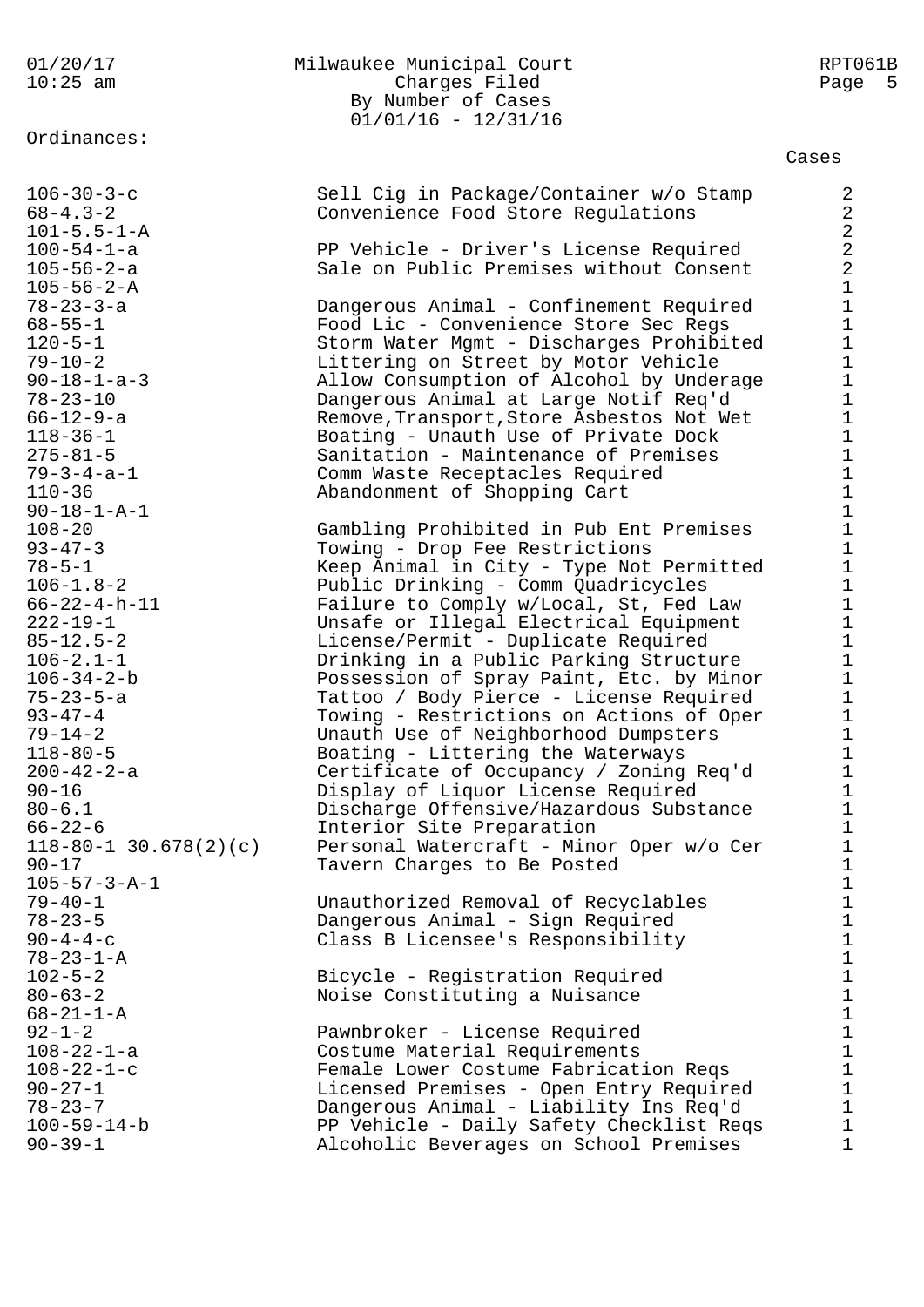| 01/20/17<br>$10:25$ am | Milwaukee Municipal Court<br>Charges Filed<br>By Number of Cases<br>$01/01/16 - 12/31/16$ | RPT061B<br>Page<br>- 6 |
|------------------------|-------------------------------------------------------------------------------------------|------------------------|
| Ordinances:            |                                                                                           | Cases                  |
| $75 - 25 - 2$          | State Food Protection Practices Cert.                                                     |                        |
| $275 - 32 - 3 - a$     | Exterior Wood Surfaces Protected                                                          |                        |
| $104 - 15$             | Obstruct Police/Fireman During Fire                                                       |                        |
| $79 - 5.7 - 1$         | Waste Containers - Addition to Contents                                                   |                        |
| 244                    | Signs and Outdoor Advertising                                                             |                        |
| $68 - 4 - 1 - a$       | Food Dealers License Required                                                             |                        |
| $92 - 2 - 2 - a$       | Secondhand Dealer - License Required                                                      |                        |
| $106 - 36 - 3 - A$     |                                                                                           |                        |
| $101 - 1 - 2$          | Traffic Offenses - Adoption of State Law                                                  |                        |
| $82 - 2$               | Use of False Weights and Measures                                                         |                        |
| $110 - 15.15$          |                                                                                           |                        |
| Sub Total:             |                                                                                           | 21,076                 |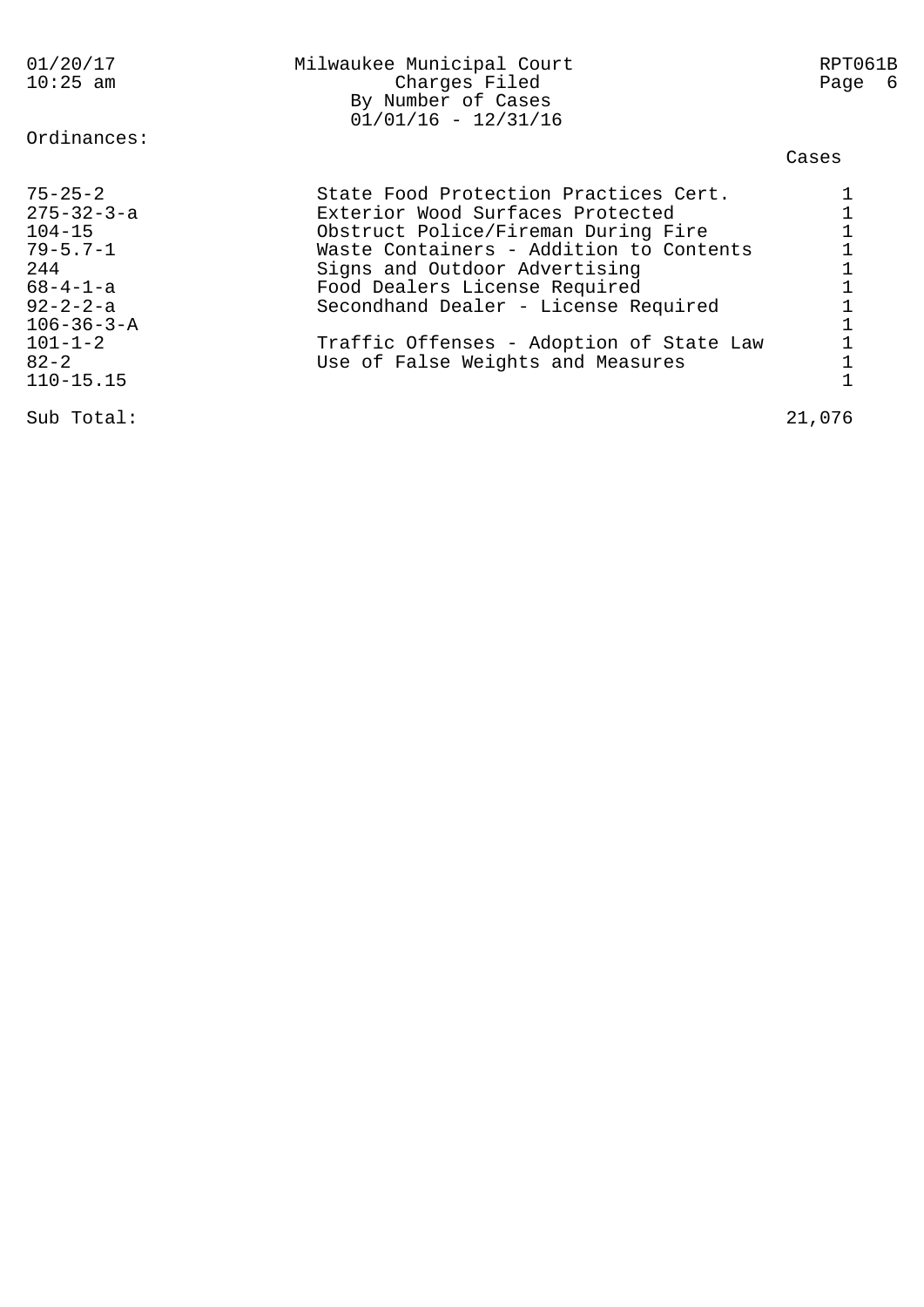| 01/20/17<br>$10:25$ am | Milwaukee Municipal Court<br>Charges Filed<br>By Number of Cases<br>$01/01/16 - 12/31/16$ | RPT061B<br>Page<br>7 |
|------------------------|-------------------------------------------------------------------------------------------|----------------------|
| State Statutes:        |                                                                                           | Cases                |
| 343.44(1)(a)           | Operating After Suspension                                                                | 9,879                |
| 344.62(1)              | Operate Motor Vehicle without Insurance                                                   | 5,888                |
| 346.57(5)              | Exceeding Speed Zones/Posted Limits                                                       | 4,901                |
| 341.04(1)              | Non-Registration of Vehicle                                                               | 4,045                |
| 343.05(3)(a)           | Operate w/o Valid License                                                                 | 2,454                |
| 347.48(2m)(b)          | Vehicle Operator Fail/Wear Seat Belt                                                      | 2,172                |
| 341.03(1)              | Oper Veh After Sus/Rev or Can of Reg                                                      | 2,037                |
| 346.37(1)(c)1          | Violate Red Traffic Light                                                                 | 1,064                |
| 341.61(2)              | Display Unauth. Veh. Registration Plate                                                   | 831                  |
| 341.15(1)              | Fail/Display Vehicle License Plates                                                       | 627                  |
| 346.46(1)              | Fail/Stop at Stop Sign                                                                    | 600                  |
| 347.09(1)(a)           | Operate Motor Vehicle w/o 2 Headlights                                                    | 577                  |
| 346.04(2)              | Failure To Obey Traffic Officer/Signal                                                    | 577                  |
| 347.14(1)              | Operate Vehicle w/o Stopping Lights                                                       | 478                  |
| 347.48(4)(am)          | Safety Belt Violations-Child                                                              | 470                  |
| 346.63(1)(a)           | Operating While Intoxicated                                                               | 436                  |
| 343.44(1)(b)           | Operating After Revocation                                                                | 426                  |
| 346.89(1)              | Inattentive Driving                                                                       | 402                  |
| 346.57(2)              | Unreasonable and Imprudent Speed                                                          | 366                  |
| 346.675(1)             | Veh Owner Liability-Hit and Run                                                           | 308                  |
| 346.63(1)(b)           | Operating While Intoxicated - BAC .1%+                                                    | 275                  |
| 347.13(1)              | No Tail Lamp/Defective Tail Lamp-Night                                                    | 274                  |
| 346.94(12)             | Driving on Bicycle Lane or Way                                                            | 274                  |
| 346.18(2)              | Fail/Yield while Making Left Turn                                                         | 256                  |
| 346.18(3)              | Fail/Yield Right/Way from Stop Sign                                                       | 232                  |
| 344.62(2)              | Operate Motor Vehicle w/o Proof of Ins                                                    | 225                  |
| TR305.32(4)(b)2        | Illegal Window Tint                                                                       | 222                  |
| 347.48(2m)(d)          | Ride in Vehicle w/o Wearing Seat Belt                                                     | 204                  |
| TR305.15(5)            | Fail/Maintain High-Mounted Stop Lamp                                                      | 190                  |
| 346.62(2)              | Reckless Driving-Endanger Safety                                                          | 179                  |
| 343.43(1)(d)           | Violate Driving License Restrictions                                                      | 169                  |
| 346.14(1)              | Automobile Following Too Closely                                                          | 156                  |
| 347.06(1)              | Operation w/o Required Lamps Lighted                                                      | 150                  |
| 346.13(1)              | Unsafe Lane Deviation                                                                     | 138                  |
| TR327.03(4)            | Violation of Out of Service Notice                                                        | 131                  |
| 346.175(1)(a)          | Owners Liability-Flee/Elude Officer                                                       | 121                  |
| 346.68                 | Hit and Run-Unattended Vehicle                                                            | 119                  |
| TR305.34(6)            | Illegal Materials on Windshield                                                           | 115                  |
| 346.04(1)              | Fail/Obey Traffic Officer Signal/Order                                                    | 112                  |
| 346.70(1)              | Failure to Notify Police of Accident                                                      | 101                  |
| 346.24(1)              | FYR to Pedestrian/uncontroll. Intersect                                                   | 101                  |
| 346.57(4)(e)           | Speeding on City Highway                                                                  | 98                   |
| 343.18(1)              | Operate w/o Carrying License                                                              | 98                   |
| 346.08                 | Unsafe Passing on Right                                                                   | 97                   |
| TR327.03(5)            | Interstate/Intrastate Driving Rqmts                                                       | 91                   |
| 343.305(9)(a)          | Refusal                                                                                   | 90                   |
| 346.10(2)              | Passing at Intersection                                                                   | 88                   |
| TR327.03(1)            | Fed Reg/Safety - General                                                                  | 86                   |
| 341.61(4)              | Possess Fraud. Obtained Registration                                                      | 84                   |
| TR305.32(6)            | Rear Side Window Excessive Tinting                                                        | 83                   |
| 347.13(3)              | Operate Vehicle w/o Registration Lamps                                                    | 77                   |
| 346.935(3)             | Keep Open Intoxicants in MV                                                               | 77                   |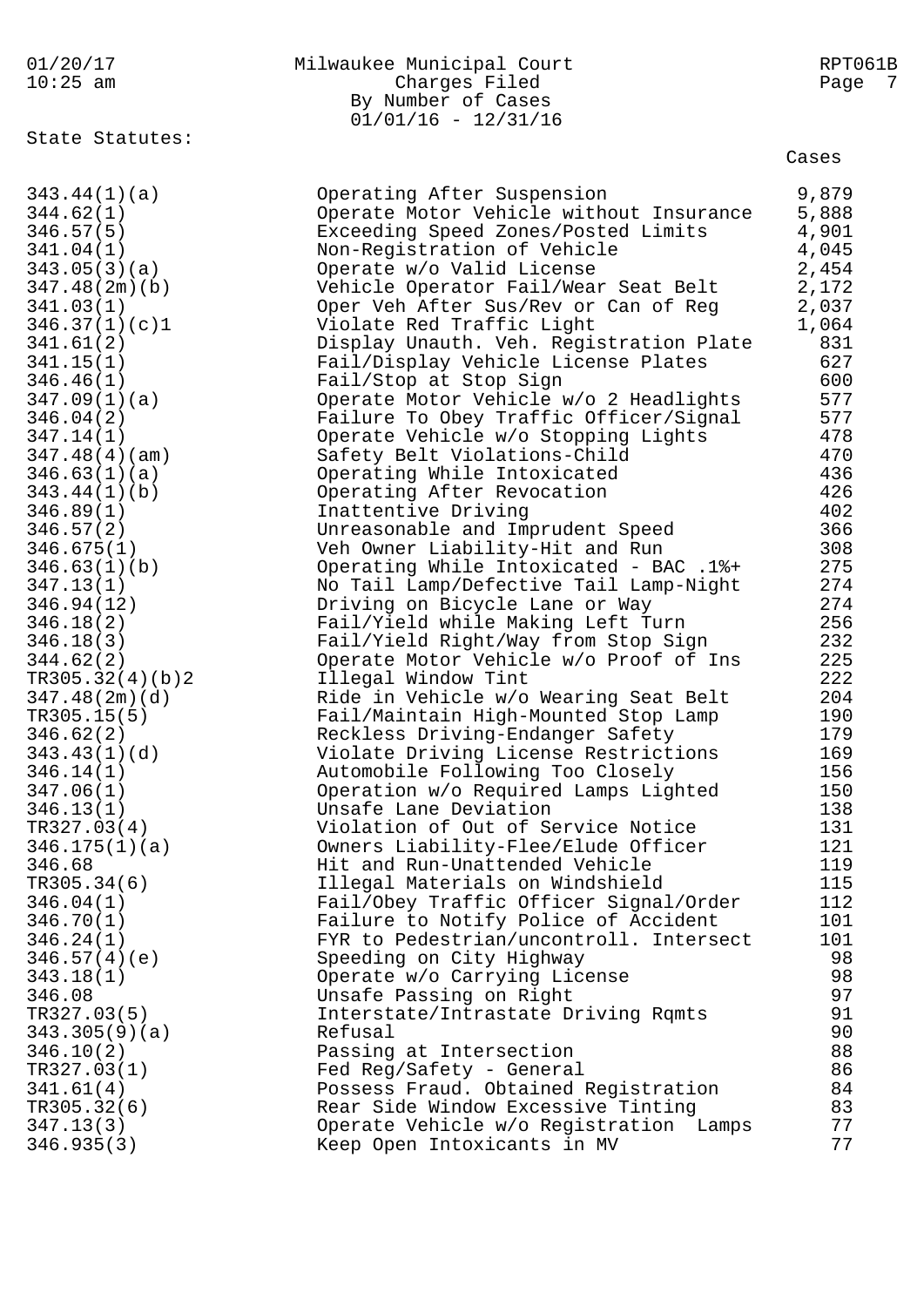01/20/17 Milwaukee Municipal Court RPT061B 10:25 am Charges Filed Page 8 By Number of Cases 01/01/16 - 12/31/16 State Statutes: Cases 343.45(2) Permit Unauthorized Person to Drive 73 TR305.32(5)(b) Rear Window Excessive Tinting 72 342.15(6)(a) Failure of Transferee to Obtain Title 72 346.57(3) Driving too Fast for Conditions 65 347.48(2m)(c) Operator Fail/Have Passenger/SeatBelted 64 346.39(1) Fail/Stop for Flashing Red Signal 62 346.05(1) Operating Left of Center Line 58 346.34(1)(b) Fail to Signal Turn 58 346.23(1) Fail/Yield at Controlled Intersection 55 346.29(2) Standing on Roadway 53 346.19(1) Fail/Yield to Stop for Emergency Vehicle 52 343.52(1m) Fraudulent Use of Special ID Card 50 TR305.34(3) Cracked/Damaged Vehicle Windshield 49 346.31(3)(b) Improper Left Turn/Intersection 47 346.87 Unsafe Backing of Vehicle 44 342.15(5) Failure to Transfer Vehicle Title 43 346.32 Improper Turn into Driveway/Private Road 42 343.22(1) Fail/Notify DMV of Address/Name Change 41 346.24(2) Sudden Pedes/Bike Movement into Traffic 41 346.69 Hit and Run-Property Adjacent to Highway 39 346.935(2) Possess Open Intoxicants in MV 38 346.31(2) Improper Right Turn 38 347.12(1)(a) Approaching Operator Fail/Dim MultiBeams 38 346.18(1) Fail/Yield at Uncontrolled Intersection 32 346.63(1)(am) Operat. w/ Detectable Level Ctrld Substn 31 346.18(5) Fail/Yield Rt/Way from Parked Position 31 341.61(3) Alter Veh. Registration Plate/Sticker 29 346.37(1)(c)3 Illegal Right Turn on Red 29 346.15 Driving Wrong Way on Divided Highway 26 341.61(5) Possess Counterfeit Registration 24 341.04(2) Improper Registration of Vehicle 23 348.17(1) Violation of Special Weight Limits 22 TR305.26(3) Cracked/Damaged/Poor Reflect on Mirror 21 346.37(1)(b) Violate Yellow Traffic Signal 18 346.70(2) Duty/Report Accident (Report Req'mt) 18 343.05(3)(b) Operate Motorcycle w/o Valid License 17 346.33(1)(b) Unlawful U/Y Turn - Midblock 17 347.39(1) Operate Motor Veh. w/o Adequate Muffler 17 341.15(3)(b) Improper Display/Plates (Hard to See) 16 346.94(2) Racing on Highway 15 346.53(6) Parking/Standing where Prohibited 15 347.35(1) Operate Motor Vehicle w/o Capable Brakes 15 341.15(3)(a) Improper Display/Plates (No Plates) 14 346.54 Improper Parking/Standing of Vehicle 14 TR305.15(4) Cover/Obstruct Stop Lamp Lenses 14 346.18(4) Fail/Yield when Emerging from Alley 14 346.88(3)(b) Obstructed Driver's Vision-Front View 14 TR305.32(2) Front Driver's Side Window not Operate 14 341.55(2) Use Dealer Plate/Veh. Not Dealer-Owned 14 194.34(1) Contract Motor Carrier Fail/License 13 346.09(1) Passing into Oncoming Traffic 13 347.489(1) Operate Bike/Cycle w/o Lights/Reflectors 13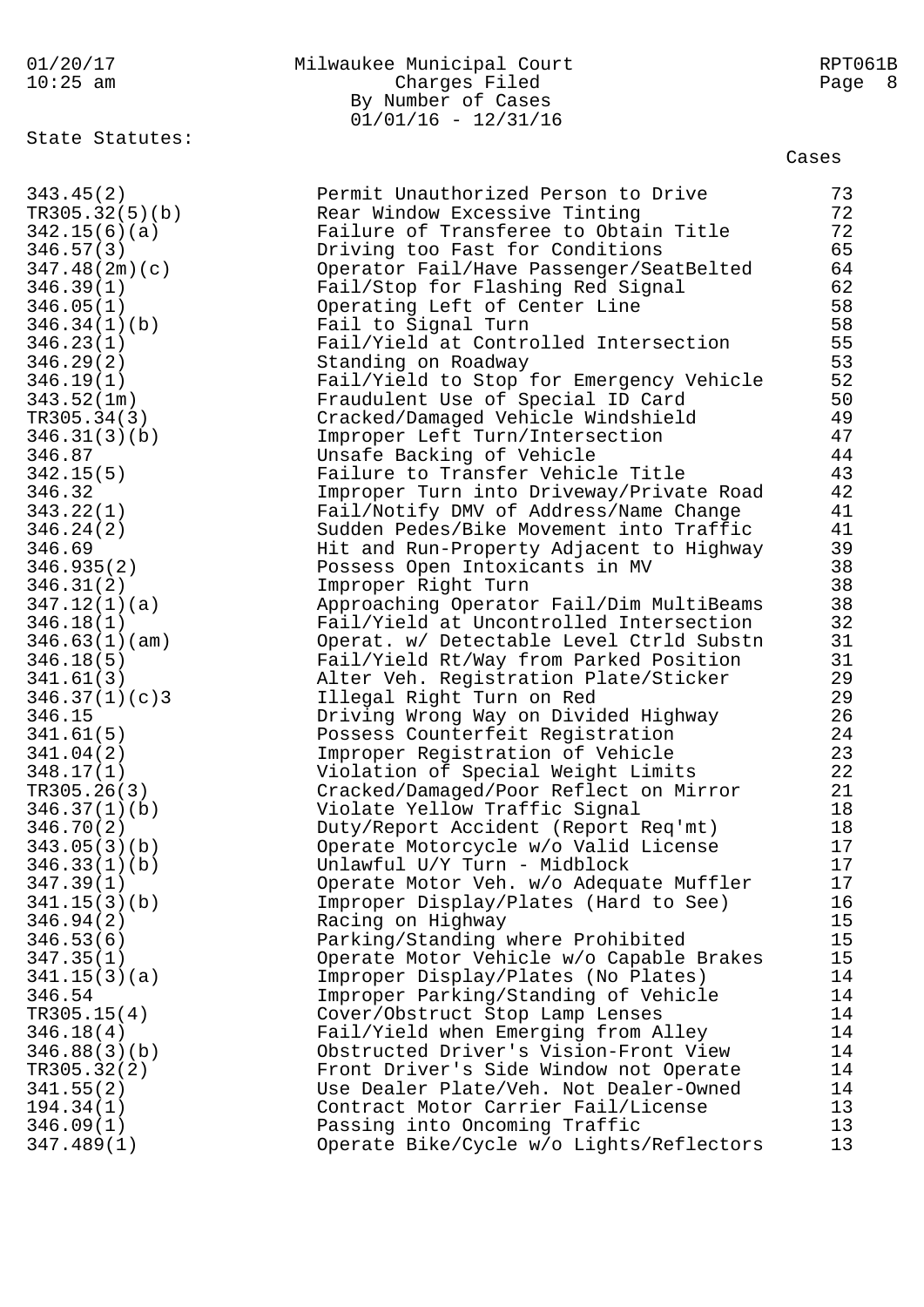# 01/20/17 Milwaukee Municipal Court RPT061B 10:25 am Charges Filed Page 9 By Number of Cases 01/01/16 - 12/31/16

State Statutes:

347.07(2)(b) Operate Vehicle w/ NonRed Taillights 13 347.12(1)(b) Following Operator Fail/Dim MultiBeams 12 346.94(1) Driving on Sidewalk 5 346.92(1) Driving with Person Riding Illegally 5 347.10(2) Other Headlamp Equipment Violations 4 194.17 Motor Carrier Fail/Obtain Certificate 4 346.47(1) Fail/Yield/Stop/Emerging from Alley 4 343.07(1g)(a)3 GDL Passenger Violation 4 346.88(3)(c) Obstructed Driver's Vision-Rear View 4 343.07(1g)(a)2 GDL Passenger Violation 4 346.37(1)(c)2 Pedes/Bike Violate Red Traffic Light 4 346.89(3)(a) Operating while E-Mailing or Texting 4

346.075(2) Improper Passing of Stopped Bus 12 347.25(4) Equip NonPolice Veh. w/ Blue Lights 11 347.39(2) Equip Motor Vehicle with Illegal Muffler 11 347.06(3) Unclean/Defective Lights or Reflectors 11 TR305.18(1)(a) Fail/Equip Required Bumper 11 341.335(1) Fail/Notify DMV of Address Change 11 TR305.16(4) Covered/Obscured Tail Lamps/Reflectors 11 346.38(2) Bike/Pedes Violate Pedestrian Signal 10 346.34(1)(a)3 Unsafe Turn-w/o Reasonable Safety 10 TR305.32(4)(a) Vent / Side Window / Unauthorized Sign 10 346.18(6) Fail/Yield for Yield Sign 9 TR305.29(2) Fail/Maintain Steering System 9 348.15(3)(c) Violate Class A Hwy Weight Limits 9 347.40(1) Operate Vehicle w/o Rearview Mirror 9 346.195(1) Owner Liability-Fail/Yield to ER Vehicle 9 343.45(1) Permit Unauthorized Minor to Drive 9 341.55(1) Dealer Misuse/Dealer Vehicle Plates 8 347.07(2)(a) Operate Vehicle w/ NonWhite Headlights 8 347.15(2) Improperly Locate Veh.Directional Lights 8 346.09(3) Passing in No-Passing Zone 7 346.34(1)(a)1 Unsafe Turn-At Intersection 7 347.26(6)(b) Tow Truck Warning Lamp Reqm'ts 7 341.15(2) Improperly Attached License Plates 7 TR305.30(9) Vehicle Rim-Loose/Missing Nut/Lug Bolt 7 347.12(1) Failure to Dim Headlights 7 343.305(9)(am) Refusal 6 346.33(1)(c) Unlawful U/Y Turn-Highway MidBlock 6 341.15(3)(c) Improper Display/Plates (Illegible) 6 TR305.26(1) Fail/Equip Required Mirrors 6 346.31(1) Fail to Follow Indicated Turn 6 347.38(1) Defective Horn or Unnecessary Use 6 TR305.18(2)(c) Damaged/Distorted Vehicle Bumpers 6 343.07(1g)(a)1 GDL Passenger Violation 6 TR325.02(4) Vehicle Equipment Violations 5 341.62 Display False Vehicle Registration Plate 5 TR305.30(1) Fail/Properly Maintain Tires and Rims 5 346.33(1)(a) Unlawful U/Y Turn-Control.Intersection 5 TR305.19(1) Fail/Maintain Door/Hood Trunk Lid 5 346.34(2) Fail/Signal Stop/Slowing 5 342.15(4)(b) Transferor Fail/Remove Vehicle Plates 5

Cases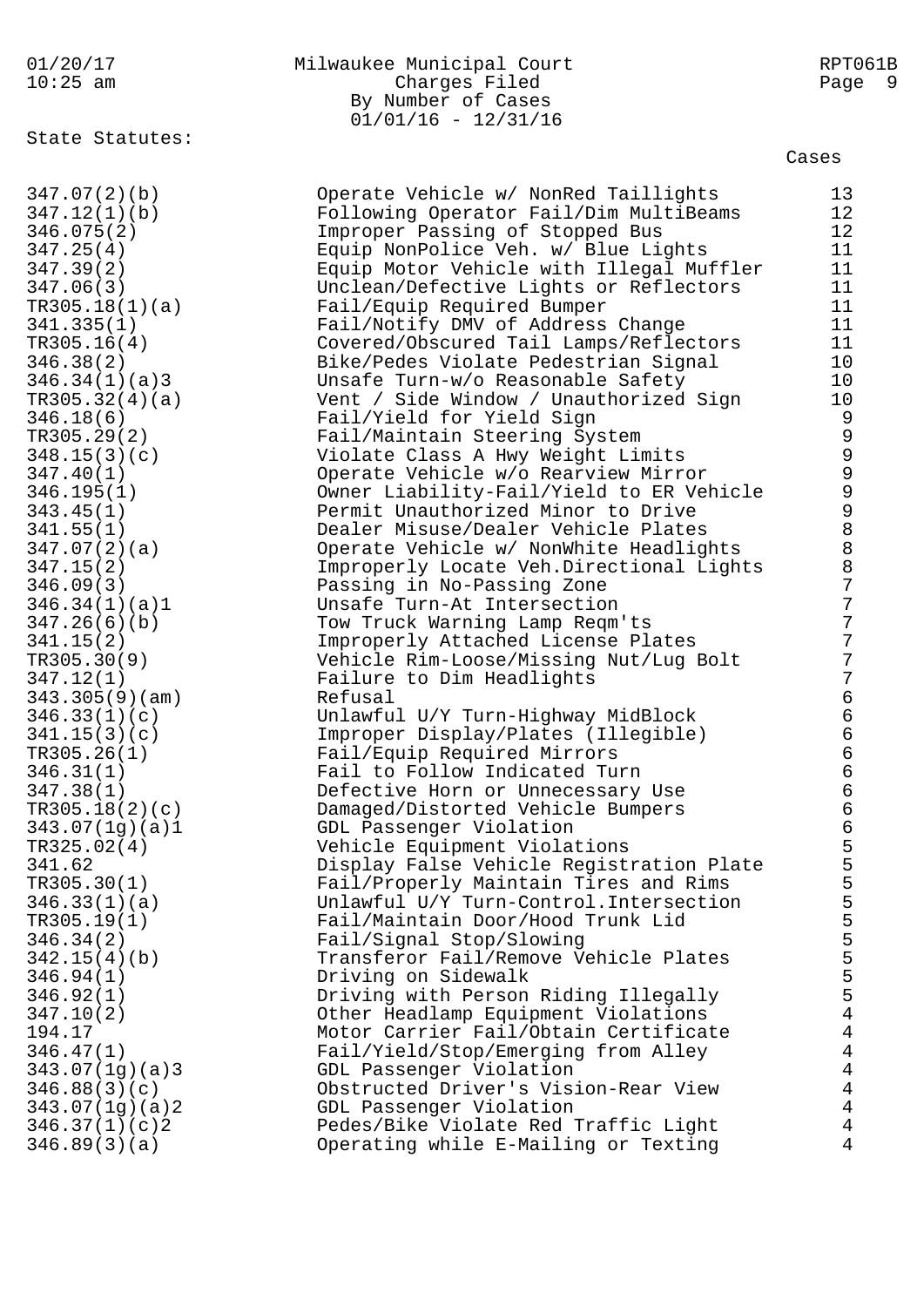01/20/17 Milwaukee Municipal Court RPT061B 10:25 am Charges Filed Page 10 By Number of Cases 01/01/16 - 12/31/16 State Statutes: Cases 347.47(2) Towing with Improper Hitches/Couplings 4 346.93(1) Minor Transporting Intoxicants in MV 4 TR305.15(2) Fail/Properly Maintain Stop Lamps 4 343.44(1)(c) Driving While Out-Of-Service 4 TR305.32(5)(a) Rear Window Unauthorized Sign 4 346.935(1) Drink Open Intoxicants in MV 4 346.07(3) Failure to Yield to Passing Vehicle 4 TR325.02(1) Fed Motor Carrier Regs (Veh Markings) 3 TR327.03(3) Fed Reg/Safety - General 3 347.485(2) Operate Cycle without Eye Protection 3 346.31(4) Improper Left Turn/On 3-Lane Highway 3 194.41(1) Motor Carrier No Insurance on File 3 TR305.11(3)(c) Tinted Headlamps 3 346.25 Pedestrian/Bike FYR when CrossingRoadway 3 347.455(1) Operate Vehicle w/ Height Modifications 3 346.94(9) Alighting From/Boarding Moving Vehicle 3 341.15(1m)(a) Fail/Attach Rear Regis. Decal/Tag 3 346.072(1m)(a) Fail/Move Vehicle - Pass Stop Emerg Veh 3 346.92(2) Riding Illegally on Vehicle 3 TR327.05(3)(a) Interstate Record of Duty Status 3 346.33(1m) Unlawful U-Turn 3 346.075(1) Overtaking & Passing Bicycles 3 346.90 Following/Parking Near Emergency Vehicle 3 343.05(1)(a) Possess More Than One Driving License 3 346.33(1)(d) Unlawful U/Y Turn-Erected Signs 3 346.89(2) Operation with TV Visible to Driver 3 TR305.11(2)(a) Fail/Properly Maintain Headlamps 3 TR325.02(5) Therstate Hours of Service, Etc. 3 TR327.03(2) Age, Waiver of Physical Disqualification 3 346.23(2) FYR at Divided Highway 2 194.23(1) Motor Carrier Fail/Obtain Certificate 2 341.61(1) Lend Registration Plate/Unauth. Person 2 341.15(1m)(b) Fail/Attach Front Regis. Decal/Tag 2 341.625(1) Fraudulent Use of Special Plates 2 347.07(2)(c) Operate Vehicle w/ Flashing Light 2 23.33(8)(f)1 2 346.595(5) Operate Motorcycle w/o Headlights On 2 346.52(1)(a) Stopping/Standing w/i Intersection 2 346.13(3) Deviation From Designated Lane 2 346.28(1) Pedestrian Fail/Walk on Left Side/Hghway 2 TR305.30(3) Vehicle Tires Protrudes >2 Inches Beyond 2 346.67(1) Hit and Run 2 TR305.09(6) Cracked/Broken Lenses/Reflectors 2 TR101.02(2)(j) Unnecessary Acceleration 2 346.457(1) Owner's Liability-Pass Fire Truck 2 346.57(4)(d) Speeding in Alley 2 346.89(5) Operate with Electronic Device in View 2 346.48(1) Fail/Stop for Unloading School Bus 2 347.25(5) Flashing Warning Lights Violation 2 346.505(2)(a) Park-Area Reserved/Physically Disabled 2 346.07(2) Unsafe Cutting in When Passing 2 342.15(2) Transferee Fail/Apply New Vehicle Title 2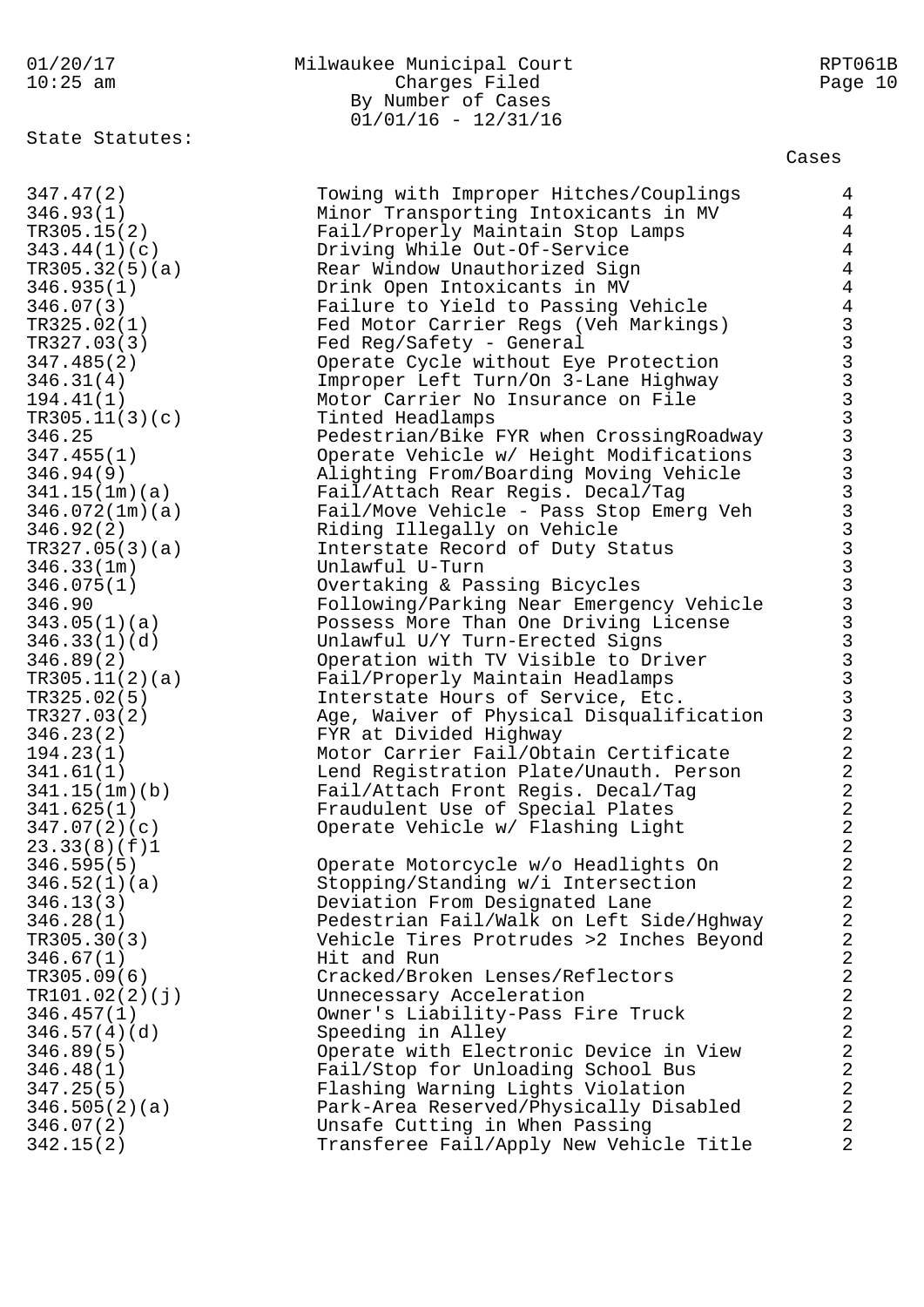State Statutes:

346.04(3) Vehicle Operator Flee/Elude Officer 1 TR325.02(3) Driving of Motor Vehicles(Loose Dunnage) 1

## 01/20/17 Milwaukee Municipal Court RPT061B 10:25 am Charges Filed Page 11 By Number of Cases 01/01/16 - 12/31/16

Cases

346.51(1) Improper Parking On/Off Roadway 2 343.085(2m)(a)1 Prob Licensee Oper Veh w/other person 2 346.80(4) Bike Rules-Ride Where Prohibited by Sign 2 347.26(6)(a) Service Vehicle Warning Lamp Reqm'ts 2 346.46 Fail to Stop/Improper Stop at Stop Sign 2 348.15(3)(b) Violate Class A Hwy Weight Limits 2 TR305.32(1) Window Not Approved Safety Glass/Damaged 2 346.24(3) Passing Vehicle Stopped for Pedestrian 2 346.63(2m) Violate Absolute Sobriety Law 2 347.48(1) Violation of Safety Belt Requirements 1 346.80(2)(a) Bike Rules-Riding Close to Curb 1 23.33(2)(a) Operate ATV without Valid Registration 1 TR305.22(2) Rusted/Damaged Fenders 1 TR305.22(1) Fail/Equip Vehicle Fenders 1 TR305.30(6) Vehicle Tire/Cuts or Snags in Excess 1 TR301.62(10) No Interlock or Inoperative 1 346.14(2)(a) Truck Following Too Closely 1 346.57(4)(c) Speeding in Pedestrian Safety Zone 1 343.07(1g)(d)1 Operate MV by Permittee After Dark 1 346.91 Crossing Fire Hose 1 346.455 Fail/Stop for Fire Truck at Fire Station 1 346.94(7) Spilling Waste Load on/along Highway 1 346.804 Bike Rules-Fail/Yield,Etc. on Sidewalk 1 TR305.29(7)(b) Fail/Maintain Shock Absorbers 1 346.803(1)(a) Bike Rules-Fail/Signal, Etc. on Bike Way 1 346.46(3) Tmproper Stop/RR Stop Sign 1 346.42 Interfere w/ Traffic Sign/Signal 1 23.33(3)(g) ATV - Operate w/in 150 feet of dwelling 1 TR305.13(1) Fail/Maintain License Plate Lamp Wiring 1  $348.15(3)(B)$  1  $348.15(3)(C)$  1 344.64(2) Knowingly Forge/Alter Proof of Insurance 1 346.78 Bike Rules-Ride Play Vehicles on Roadway 1 346.59(1) Impeding Traffic by Slow Speed 1 346.79(2)(a) Bike Rules-Transport Unauth.Passengers 1 346.70(1m)(b) Knowingly Assist Person Fleeing Accident 1 TR325.02(6) Vehicle Equipment Violations-Group 2 1  $346.455(1)$  1 346.94(16) Illegal Use of Radio, Etc. 1 346.44(1)(b) Fail to Stop/RR Crossing Signal 1 346.80(2)(c) Bike Rules-Due Care when Passing 1 TR305.15(1) Fail/Equip with Stop Lamps 1 346.57(4)(a) Speeding in School Zones 1 346.57(4)(g) Speeding on Semiurban Highway 1 TR305.30(8) Vehicle Rim Damaged, Dented, Bent, Etc. 1 TR305.20(7) No Catalytic Converter 1 TR305.20(5) Tail Pipe Not Extend Past Passenger Comp 1 343.22(2m) Fail/Notify/Postal Address Change 1 346.57(4)(em) Speeding on City Service Road 1 347.486(3) No Functioning Muffler on Motorcycle 1